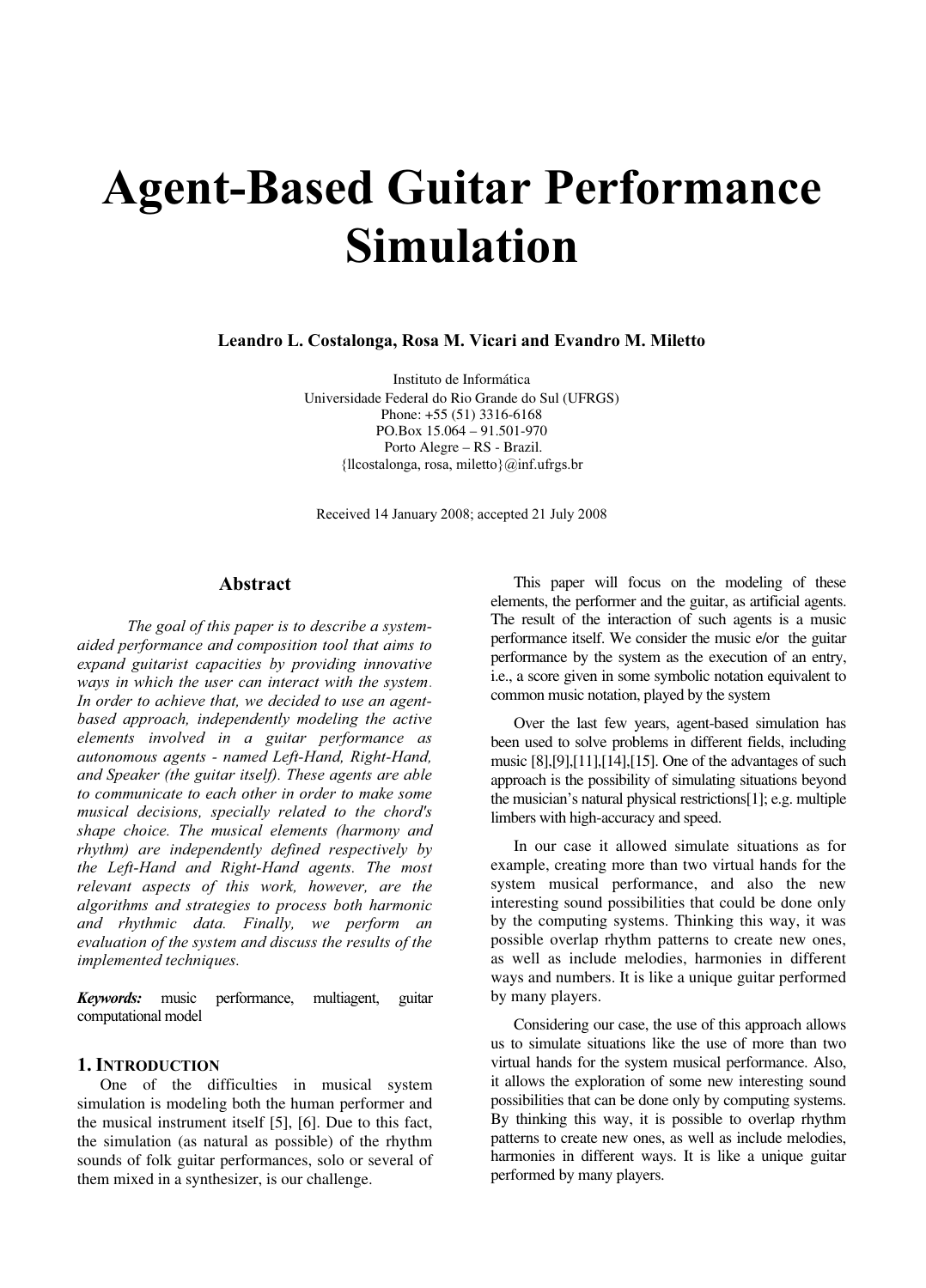To achieve our goal, simplifications of the cognitive and biomechanical processes involved in a folk guitar performance were made. Any decision taken by the guitarist involving the articulation of his left-hand was programmed into the Left-Hand (LH) agent. The same principle was applied to the righthand and the guitar itself, represented by the Right-Hand(RH) agent, and the Speaker agent respectively.

 This paper is organized as follows: the next section presents a brief introduction to general characteristics of the guitar and the guitarist. Section 3 describes the agent-approach to simulate guitar performances, followed by the agent's descriptions in the sections 4, 5 and 6. Sections 7 and 8 are related to technical information regarding the system implementation and usage. Results, future works and concluding remarks are addressed in sections 9, 10 and 11, respectively.

# 2. THE GUITAR AND GUITARIST'S CONSTRAINTS

The interaction between a guitarist and his guitar is unique under the performance point of view. Any alteration in this relationship has a direct influence on the outcomes of the performance [1]. A guitarist does not play two different guitars in the same way; as well as a guitar is not played equally by two different performers. Therefore, to model a guitar performance both the guitarist and the guitar must be modeled.

Although performers can be right or left-hander, this work considers a right-hander as default.

A guitar can be classified by its acoustics, aesthetics, playability and fitting. The last two classifications deal with the comfort and matching of the guitar to the performer. Many are the attributes involved in the guitar's playability, however, in the context of this work we are going to be limited to the most commonly found among fretted instruments. They are:

Number of strings: Usually, a regular guitar has 6 strings. Other string-fretted instruments have different settings, but normally this number stays between 4 and 12;

**Tuning:** The standard guitar tuning is  $E(\text{low})$  A D G B E(high), from the 6th to the 1st string. Other instruments may have different tunings, and even the guitar may have its tuning changed to play specific styles of music;

Number of frets: Frets indicate fractions of the length of a string and consequently the note. The number of frets varies according to the style and model of the guitars; usually the number stays between 12 and 18 clear frets;

Some guitarist's attributes are commonly expressed in terms of the guitar characteristics. Usually guitars are built for right-handed people with a scale length around 25 inches. The scale length is a very important attribute related to the guitar's playability since it determines the fret's positioning. Higher the scale length value, higher the distance between frets and, as a result, bigger must be the guitarist hands. Some of the guitarist's attributes considered in this work are:

Number of left-hand fingers: The classical technique requires the use 4 fingers to execute the chords. Some guitarists also use the thumb in the upper strings, which means, they can use all the 5 fingers. Deformations or debilities may reduce the number of available fingers available.

Number of right-hand fingers: Once again, the classical technique requires the use of 4 digits of the right hand to pluck the string. However some right hand techniques such as the ones found in Spanish Flamenco may require more fingers or different use for the fingers (i.e. tapping).

Finger Stretching: A chord shape that requires a large stretching of the left-hand fingers might be difficult to be performed by beginners. This stretching normally increases with practice. Usually, a finger stretching of 4 frets is desirable for guitarists.

#### 3. AGENTS APPROACH PROPOSAL

The proposed multiagent system is composed of three types of agents. Each of the agents represents an element involved in a guitar performance: (i) the guitarist's left hand, responsible for the harmony of the music; (ii) the guitarist's right hand, responsible for the rhythm; (iii) the guitar itself, responsible for producing the sound.

Figure 1 shows the proposed agent's society and its communication schema.



Figure 1: Architecture of the proposed multiagent system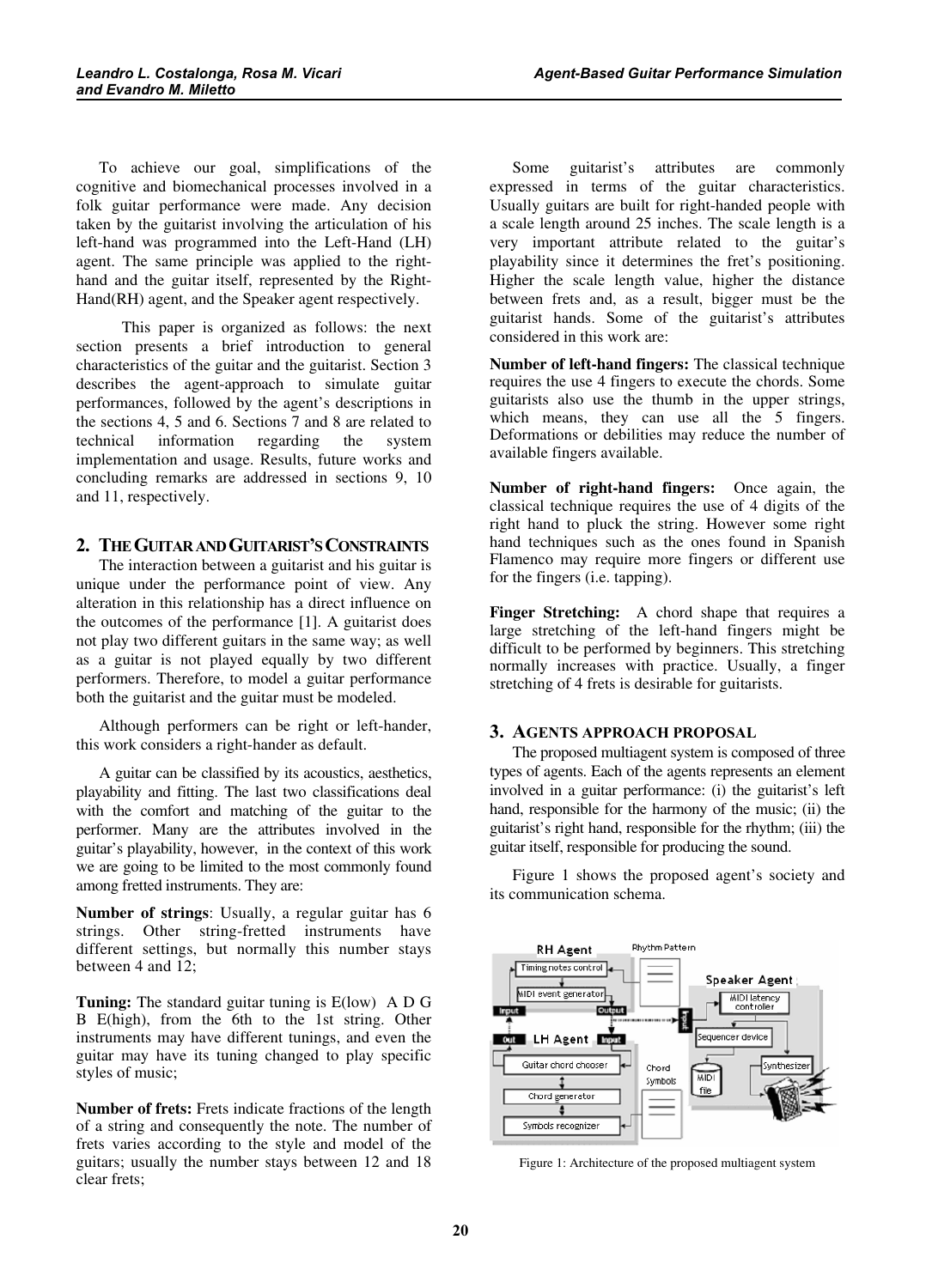The separation of the musical elements (harmony, melody, and rhythm) is a common practice in musical software development because it simplifies the understanding of the software [12]. In the context of this work, the separation occurred based on the role of the agents as further explained.

#### 4. THE LEFT-HAND AGENT (LH)

In a guitar performance, the guitarist left-hand fingers shorten the strings in the precise length necessarily to produce the desired note. This is done by pressing the string against the frets located on the fretboard. The map with the place for each finger over the fretboard is called chord shape.

Choosing an appropriate chord shape is one of the tasks given to the LH Agent. To do so, first the LH Agent needs to translate a textual chord notation (characters) into a musical chord (notes). After, the LH needs to calculate the chord shapes for that particular chord. These tasks will be detailed in next subsection.

#### 4.1. CHORD TEXTUAL NOTATION RECOGNITION

In popular guitar, guitarists usually write their songs using just the chord's textual notation or an execution notation such as a tablature ciphers. Due to this fact the first problem to be addressed by the LH Agent is the recognition of a string of characters representing musical chords;

The textual notation used to describe chords is not completely standardized. The same set of notes can be written in different ways. For example, the notes: C, E, G, and B can belong to either a C7M or an Em/C chord. Moreover, C7M chord can also be written as Cmaj7.

To endow the LH Agent with the ability to validate a string of characters as a musical chord, a finite automata represented by a 5-tuple D1 =  $(\Sigma, Q, \delta, q0,$ F), was implemented, where:

a)  $\Sigma$  is the input symbols alphabet,  $\Sigma$  = note  $\cup$ alt ∪ sus ∪ var

\n
$$
\text{nota} = \{A, B, C, D, E, F, G\}
$$
\n  
\n $\text{alt} = \{\#, b\}$ \n  
\n $\text{var} = \{^{\circ}, \, m, 5\}$ \n  
\n $\text{susN} = \{\text{sus2}, \, \text{sus4}, \, \text{sus9}, \, \text{sus11}\}$ \n  
\n $\text{b)}$ \n

\n\n $\text{Q}$  is the possible states set, Q =  $\{S1, S2, S3\}$ \n

- S4, S5, S6, S7}
- c)  $\delta$  is the transition's partial function  $\delta$ : Q x  $\Sigma \rightarrow Q$
- d) q0 is the initial state,  $q0 = S1$
- e) F is the final state set,  $F = \{S3, S4, S5, S6,$ S7}

Figure 2 illustrates D1, which is just a partial automata used to demonstrate the main idea. The final states S3, S4, S5, S6, and S7 conduct the output of D1 to the respective sub-automaton responsible for validating the whole word.



Figure 2: Initial automata.

 The alphabet in use (as seen in Table 1.) came from the Brazilian "Bossa Nova" known by its complex harmonic structures, hence should cover any simpler music style. Nevertheless, it could be customized or even replaced to attend any musical background.

Table 1: Brazilian Chord Notation

| Symbol | <b>Description</b>            | <b>Symbol</b>  | <b>Description</b>    |  |
|--------|-------------------------------|----------------|-----------------------|--|
| А      | Note A                        | dim            | Diminished            |  |
| B      | Note B                        | 2              | Major 2nd             |  |
| C      | Note C                        | b <sub>2</sub> | Minor 2nd             |  |
| D      | Note D                        | 4              | Perfect 4th           |  |
| F      | Note E                        | #4             | Augmented 4th         |  |
| F      | Note F                        | 5              | Perfect 5th           |  |
| G      | Note G                        | #5             | Augmented 5th         |  |
| #      | Sharp                         | b <sub>5</sub> | Minor 5 <sup>th</sup> |  |
| b      | Flat                          | 6              | Major 6 <sup>th</sup> |  |
| add    | Interval addition             | 7              | Minor 7 <sup>th</sup> |  |
|        | Begin of a note<br>alteration | 7 <sub>m</sub> | Major 7th             |  |
|        | End of a note alteration      | 9              | Ninth                 |  |
|        | Chord inversion               | b9             | Minor 9th             |  |
| Λ      | Interval junction             | 11             | Major 11th            |  |
| М      | Major                         | #11            | Augmented 11th        |  |
| m      | Minor                         | 13             | Major 13th            |  |
| sus    | suspension                    |                |                       |  |

Although the notation can be customized, there are some fixed rules to be considered: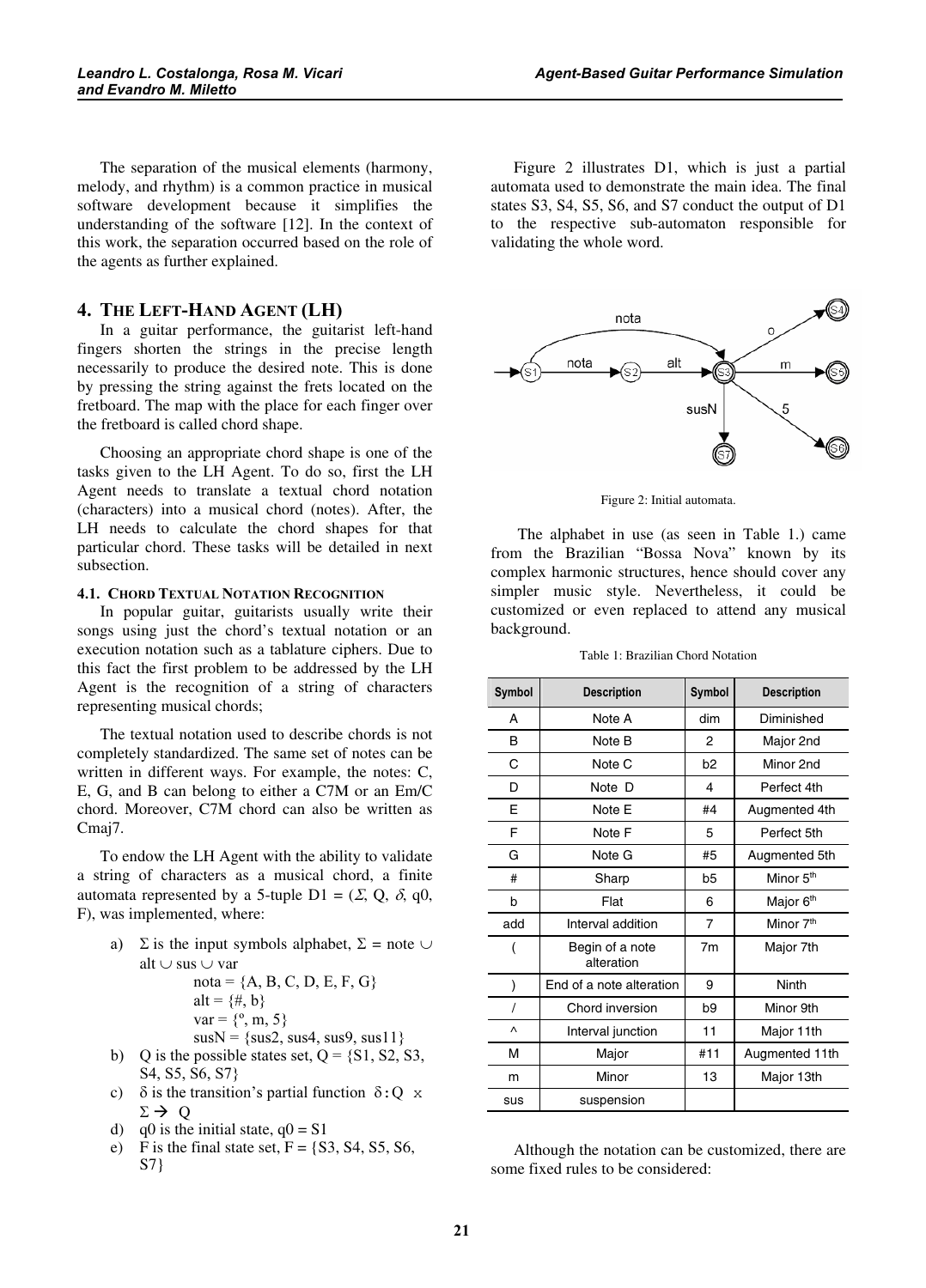- a) Parentheses (or any symbol for note alteration) are used when there is an alteration (# or b) in the basic intervals of the chord or when there is an interval that does not compose the basic structure of the chord (9, 11, and 13).
- b) Also, it was established that only tetrachords could be considered diminished (1+b3+b5+b7). Equivalent triad must be 1+b3+b5, i.e. Cm(b5).
- c) The "add" symbol is used when there is an additional interval that is not the next natural interval (related to the last one). E.g.  $C = 1+3+5$ ; the next natural interval in this case is the 7th. If the 9th is desired but not the 7th, then the "add" must be used as shown:  $C(\text{add } 9) = 1+3+5+9$ .

The " $\wedge$ " non-musical symbol was created due to technical limitations of the automata once it considers the blank space as the end of the text word. If we have to validate a chord like  $C7M(9\ 11)$  we must replace the blank space by the "interval junction symbol".

Posterior to the syntax analysis, the system will run a semantic analysis to determine the type of chord and consequently its notes. For example, a minor (m) chord must have  $1 + b3 + 5$  intervals. Not only the notes are attached to the chord but also the interval they represent.

Types of chords are dependent on the number of notes in it. Triads (3 notes) can be major, minor, suspended, and altered. Tetrads (4 notes) extend the triads types in: diminished,  $7<sup>th</sup>$  major,  $7<sup>th</sup>$  minor; Chords with more than 4 notes are tetrads with additional notes.

Either triads or tetrads can be inverted. Inverted chords have the lower/bass note different from the root of the chord. The chord C/G, for example, has an inversion; Even though the G note belongs to the basic structure of the C Major  $(C + E + G)$ , it was not meant to be the lower/bass note(C is the root). So, to set G note as the lower one, an inversion was written. The same does not happen to the Am/F# chord because the F# note is not part of the basic structure of the Am chord, so it must be added to the set of notes even if the 6th interval is not written in the chord's name.

# 4.2. THE CHORD SHAPES

Traditional musical notation was not designed to be used with a particular musical instrument. This generality makes the notation flexible but also incomplete for some instruments. The same happens to the harmonic notation used in this research; the chord notation is used to write down only the harmonic part of the music and cover all the harmonic instruments. Each instrumentalist should apply this information within its own context. In the guitar case,

the guitarist should retrieve from his memory (or calculate) the chord shapes for that exacting chord and choose the most appropriated one.

The LH Agent does not have a memory for chord shapes. Instead, it calculates all the chord-shapes in real-time. This approach was thought considering the several variable guitar-performer combinations (different tuning, string, finger-stretching etc.) that have an impact on the chord shapes.

The chord-shapes calculation is a time-demanding process and for that reason it was necessary split it in two stages. In the first stage a set of simple chord shapes are calculated. Simple chord shapes are those with only one instance of each note, suggesting that the guitar may have some free strings that could be used to repeat some notes. The repetitions take place in the 2nd stage, later explained.

Duplications, doubling, triplication, and inversions are the operations that run over the simple chord shapes generated in the first stage. It considers instrument restrictions (tuning, number of strings, and frets and user's profile (number of available fingers and fingers' stretching). According to the musical style and guitarist preferences, the LH Agent can be configured not to calculate a chord shape with, for example, the 3rd duplicated interval.

During the 2nd stage the LH can be set to consider (or not) the following options:

Fundamental note doubling: Repeats the fundamental note.

Fundamental note duplication: Repeats the fundamental note in the same octave.

Fundamental note triplication: Allows the repetition of fundamental note up to 3 times.

3rd interval doubling: Repeats the note related to the 3rd interval (major or minor).

Perfect 5th doubling: Repeats the note related to the 5th interval.

Perfect 5th duplication: Repeats the note related to the 5th interval in the same octave.

Perfect  $5<sup>th</sup>$  suppression: Suppresses the  $5<sup>th</sup>$  interval in order to add a high priority interval. This option is only considered when it is not possible to mount the chord shape with all the intervals defined in the chord symbols, so the  $5<sup>th</sup>$  is omitted.

Octave consideration (diatonic scale): Differs, for instance, a 2nd interval from the  $9<sup>th</sup>$ , although they are the same note they are in different octaves. This is constantly ignored in guitar chords.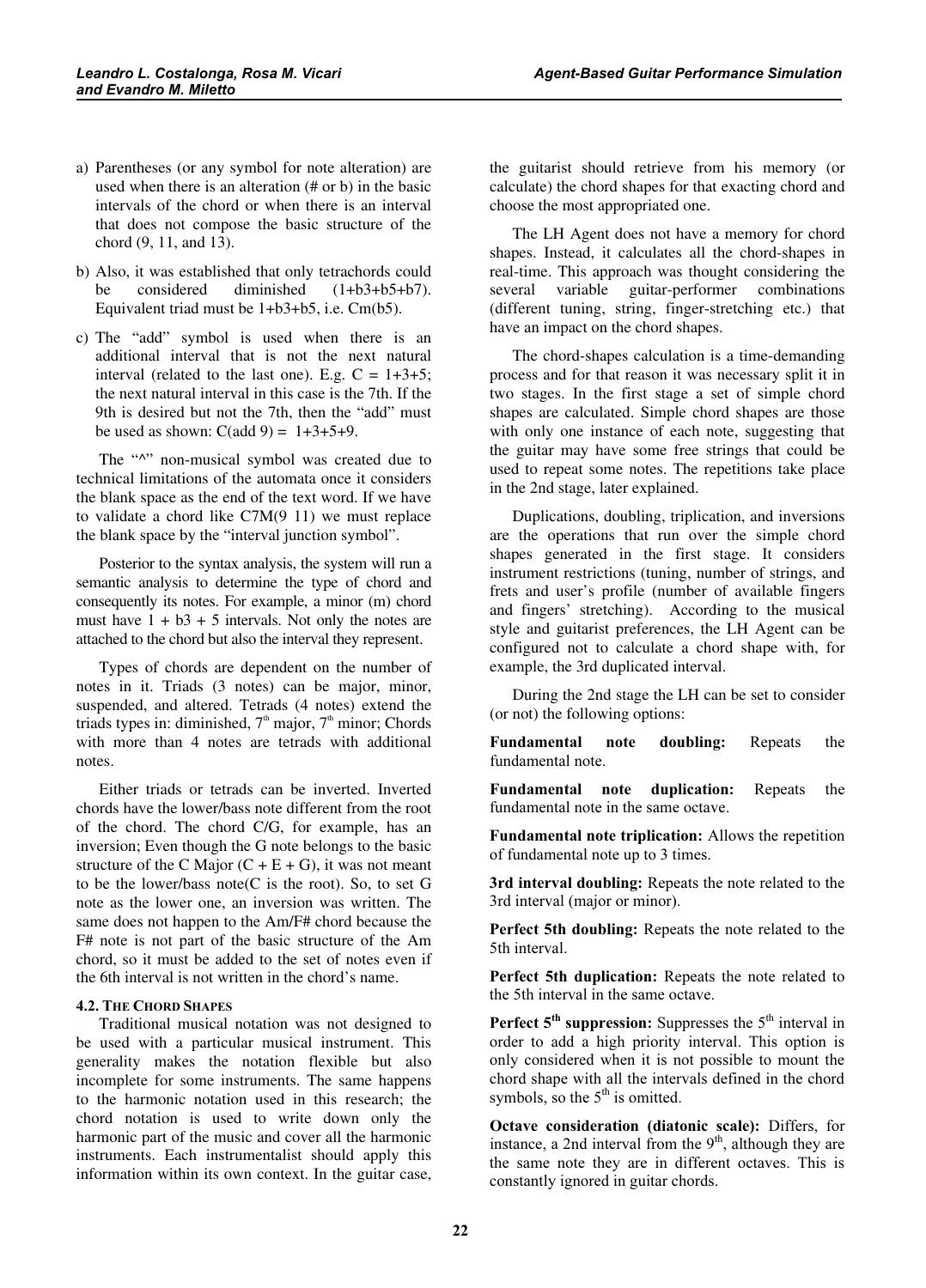Fingering suggestion: Allows the system to suggest the fingering to the chord.

Bar chords: Allows the system calculate or not the bar chords (fretting).

Inversion calculus: Allows the system to calculate inversions in chord shape even though it is not written in the notation.

The processing time, measured in number of computational operations, increases significantly for each of the above options added in the calculus as given by Equation 1, where  $\bf{n}$  is the number of parameters involved.

$$
f(0) = 1
$$
  

$$
f(n)=n * f(n-1)+1, \forall \{n \in \mathbb{N}^* | n \ge 1\}
$$
 (1)

For instance, if the system has to consider the "Perfect 5th suspension" and "Diatonic scale" then  $n = 2$  and the number of computational cost is given by  $f(2) = 5$ . However, if third option "Bar Chords" is brought to the equation then  $f(3) = 16$ , exponentially increasing the computational costs involved.

We consider for this work that duplications of notes occur in the same octave, while doubling is in a different octave. Therefore, duplication is a case of doubling.



Figure 3 illustrates the 2nd stage of the process running over a simple chord shape. In the example given, 3 parameters represented by p1, p2, and p3 are tested. Observe that the simple chord shape "R" is tested for all 3 parameters in the first level. The result is then tested for the other two remaining parameters in the second level and so on.



Figure 3: Processing made over a simple chord shape.

Still in Figure 3, suppose R as a C major with a simple chord shape given by 53(5th string, 3rd fret - C); 42(4th string, 2nd fret - E); 13(1st string, 3rd fret - G). Considering a standard 6-string guitar, we still have space to double notes in the 6th, 3rd, 2nd strings. The parameters that later will be turned into notes are given by "p". So, p1 could be the "Fundamental note duplication" process and p2 a "Perfect 5th duplication". In this scenario, a possible value for R' could be  $53(C)$ ;  $42(E)$ ;  $21(C)$ ;  $13(G)$  – fundamental note duplicated. Once again R' still has room in the 6th and 3rd strings, so the algorithm keeps searching for p2 and, in this example, R" assumes the value 53(C); 42(E); 30(G); 21(C); 13(G) – Perfect 5th duplicated. Repeated chord shapes are discarded.

Once all the chord shapes are generated, they are sorted by: finger stretching (decreasing), number of required fingers (increasing), and fret average (increasing). The top entry is considered the easiest one but not necessarily the most appropriated or the one that sounds better.

#### 4.3. CHOOSING A CHORD SHAPE

The choice of the chord shape is mostly determined by the musical style (strongly based on rhythm) but the instrument characteristics and performer preferences are also considered in the choice. In our approach, all the generated chord shapes are in accordance with the guitarist and instrument constraints, so the choice of the chord shape relies on two main factors: transitional effort (travel cost) and musical style (rhythmic pattern), the later is explained in next section.

The configuration of the hand during a chord in performance is a result of the contraction of instinct and extrinsic muscle of the hand and forearm. The brain's control over those muscles is improved with training;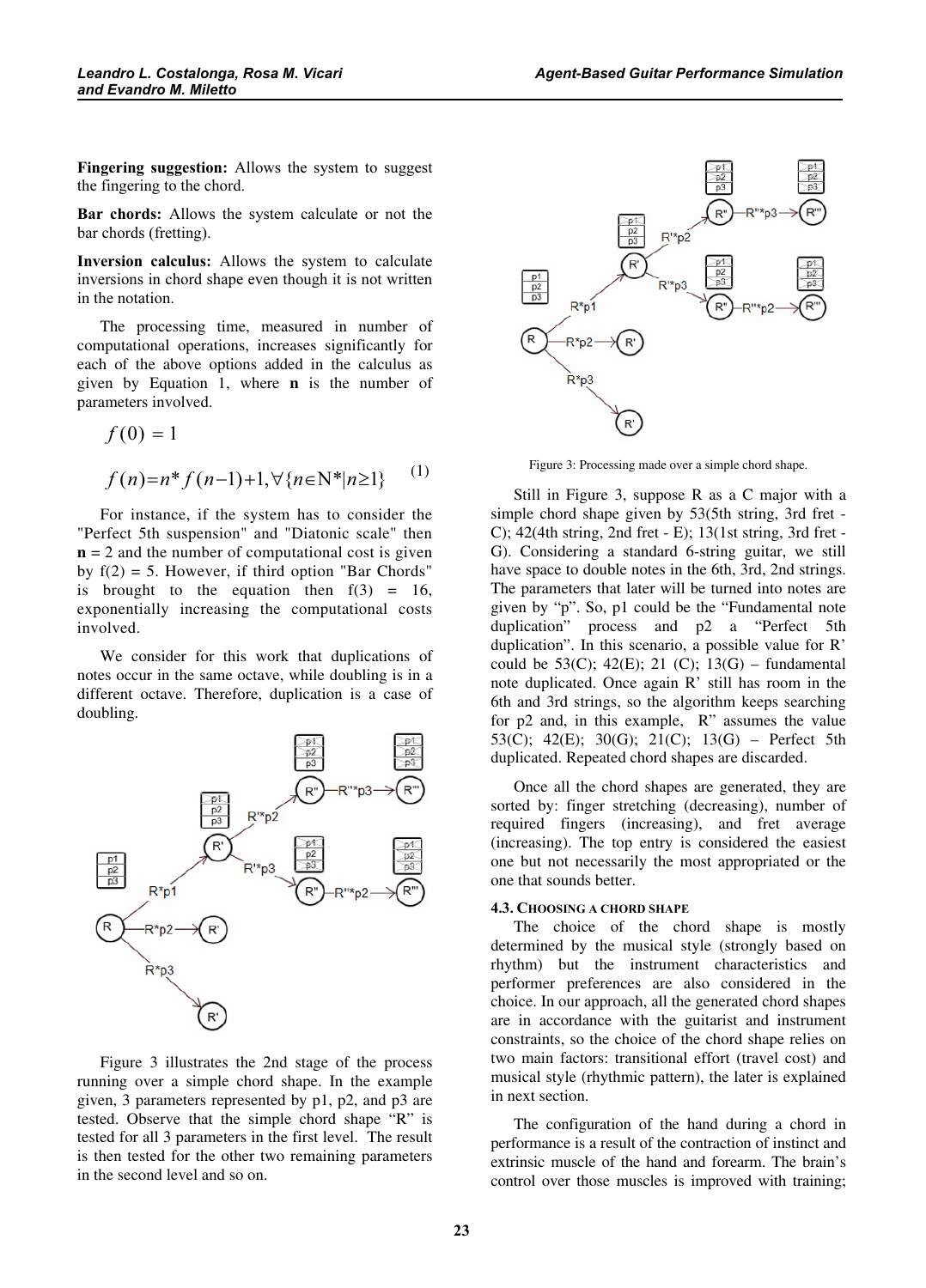additionally, the muscle and tissues involved in this skilled task adjust themselves to gain efficiency. This complex system is unlikely to be formalized in a single cost function, as observed by Wing et.al [13] but it has been used with success in some researches aiming to optimize guitar fingering [10].

Findings from memory-for-movement tasks show that people are poor at remembering movements but are good at remembering positions. However, instead of storing all possible positions, the human brain stores just a few postures and derives new postures from them. The posture that is going to be used is decided by the travel cost, in other words, the estimate cost of moving from the stored posture to the goal posture [13].

Based on this fact, we used a similarity function to compare the previous chord shape with the candidates chord shapes of the next chord in the sequence. The more similar the chord shape is with the previous one, lower is the effort to move from one to the other. The similarity function returns a value between 0 and 1, where 1 means the same chord. To find the most similar chord shape, all simple chord shapes (generated in the 1st stage) are compared to the previous complete chord shape. Only the most similar simple chord shape goes through the 2nd stage.

The similarity functions used in this work are given by equations system bellow:

$$
A = \left[a_{i,j}\right]n \times m : a_{i,j} = fSimP\left(PosA, PosB\right)
$$
 (2)

$$
Pos = (String, Fred), NewC = [Pos], OldC = [Pos]
$$
 (3)

$$
fSimP(PosA, PosB) = 1 - \frac{1}{e} \times fDis(PosA, PosB),
$$
\n(4)

 $PosA, PosB : PosA (string) = PosB (string)$  $\forall PosA, PosB : PosA (string) =$ 

$$
fSimP(PosA, PosB) = \frac{1}{2} - \frac{1}{e} \times fDis(PosA, PosB),
$$
  
\n
$$
\forall PosA, PosB : PosA(String) \neq PosB(String)
$$
 (5)

$$
fDis(PosA, PosB) = |PosA(fret) - PosB(fret)|,\forall (PosA(fret) > 0) \land (Pos_j(fret) > 0)
$$
\n(6)

 $fDis(PosA, PosB) =$ 

$$
\left|\frac{\sum_{k=0}^{n-1} NewC[k][fret]}{n-qtOSN}\right| - \frac{\sum_{k=0}^{m-1} OldC[k][fret]}{m-qtOSM}\right|, \tag{7}
$$

 $\exists (PosA(fret) = 0) \lor (Pos_j(fret) = 0)$ 

Equation 2 represents a matrix of  $m \times n$  elements where  $m =$  number positions in the chord shape and n = number of positions in the next chord shape. Similarities of each position are given by equations (4) and (5), where  $e =$  fingers stretching value. Equation (7) is used with open chords, where  $qtOS$  represents the number of open strings used in the chord shapes.

To exemplify, suppose an Am chord shape composed by the positions 50-42-32-21-10 which is going to be followed by a G chord. The first step is to find all the simple chords shapes for G. Some of them are: 63- 40- 20; 63- 40- 34; 63- 52- 40; 510- 49- 110; 63- 34- 23; etc. Every simple chord shape of G will be compared with the complete chord shape of Am, generating a matrix as shown in Table 2.

Table 2: Am to G Transition

|    | 50  | 42  | 32  | 21  | 10  |
|----|-----|-----|-----|-----|-----|
| 63 | .31 |     |     |     |     |
| 40 | .31 | .62 | .32 |     |     |
| 20 |     |     | .31 | .62 | .31 |

For every position of G (e.g. 63), a value is calculated in relation to the positions of Am in the same string (equation 2), one above and one below (equation 3). For example, the position 40 (4th string open) of the chord G will compared with the positions of the 5th and 3rd string of Am chords, respectively 50 and 32.

The chord similarity is the average of the higher values of each row of the matrix. If the higher values are located in the same column then, once again, the higher value is chosen and 2nd higher of the looser row is selected. This will prevent the use of the same finger to execute two of the positions. In this example, with no columns tie, the similarity is  $(0.31 + 0.62 +$  $0.62/3 = 0.52$ .

The most similar chord shape is then filled with repeated notes in strings that are not been used, creating new chord shapes. If one of these new complete chords' shapes satisfies the rhythmic pattern then it is selected, otherwise the next most similar chord shape is processed, and so forth. In the example given, the complete chord shape for the G following the Am (50-42-32-21-10) was the 63; 40; 30; 20; 13; both with the same polyphony.

Two observations must be made at this point:

a) In string-fretted instruments there are movable chord chords. These chord shapes parallel chord the fret-board maintaining the same configuration of the hand. This "hand motion" is not considered by the similarity function in this research.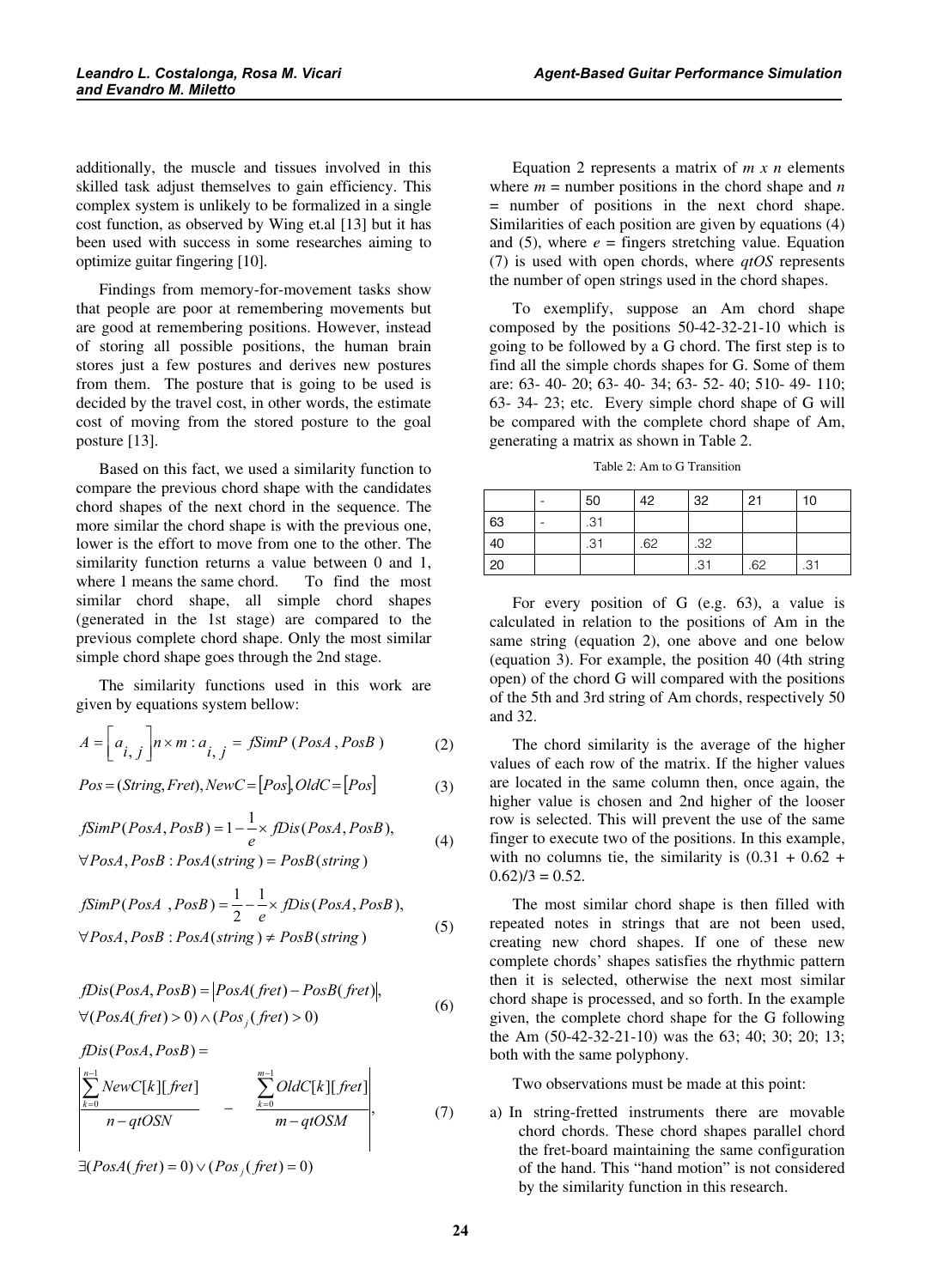b) As one could infer, the first chord of the music has a very important role in chord shape choices of the whole composition because it can take the selection of the chord shapes to a very high region of the instrument, which is not often used for lead guitar. Thus to sound more natural the system chooses the chord shape that has the lower fret average, that is, the closest one to the guitar head.

## 5. THE RIGHT-HAND AGENT (RH)

It was previously mentioned that one of the factors used in the chord shape choice is the musical style. One of the most noticeable characteristics of a musical style is its rhythm. Surprisingly, the link between the chord shape and the guitar rhythmic pattern is often ignored by Instrument Performance Systems. The goal of the Right-Hand (RH) Agent is to assist the LH Agent in his decisions, making sure that the selected chord shape is appropriated to the rhythmic pattern.

The guitar rhythmic pattern (GRP) is a set of repetitive actions performed by the guitarist's righthand aiming to displace the guitar's string, thus create a vibration which will result in the note's amplitude. These plucking actions involve direction, intensity, timing, angle of attack, plucking point, etc.

Two types of GPR are more commonly found: arpeggios and strums. Strums are characterized by fast and directional movements that hit several strings almost simultaneously. Either fingers or plectrums can be used. It is fast, loud, and very rhythmic driven, Arpeggios usually produce a more soft sound with the strings being pulled with more precision. Finger style is more common but a plectrum can also be used for sharper tones.

The RH Agent differ strums from arpeggios based on the Musical Events (ME) that composes the GRP. If the number of ME's starting in a same beat is greater than the number of right-hand fingers then a strum is assumed. Due its fast nature it is not possible to jump a string that belongs to the strumming block; as a result, the strings of the chord shape must be contiguous. Figure 4 shows an example of GRP (arpeggio with 4 voices).

The polyphony of the GPR will determine the "richness" of the sound, commonly described as a "full chord" sound. This number can go from as little as 1 up to the instrument's polyphony. Higher the polyphony greater the sound produced. Due to the lack of precision of the strums, the pattern of the movements tend to be more important than any other attribute so, if the GPR is recognized as a Strum, the polyphony of the GPR will be automatically set by the RH Agent.



Figure 4: RH Agent's interface

In arpeggios, the number of simultaneous notes in the same beat does not exceed the number of right hand fingers meaning that is possible to pull the strings either individually or simultaneously. The strings are not necessarily contiguous and the polyphony is manually configured in the GPR.

The GPR parameters manipulated by the RH Agent are:

Attack Direction: Upper or down arpeggio. It is related to the hands movement and not to the pitch of the notes. In the down arpeggio lower notes are reinforced and in the upper the higher ones.

Arpeggio rate: How slow the system will play the arpeggio. In other words, the time gap between each note of the arpeggio. It varies based on the current time-figure note.

**Swing:** Time variation to more or less than 50% of the time-figure note. The goal of this parameter is to humanize the sound, playing the notes with a little delay or precipitation.

**Volume:** Notes amplitude. It is used to accent the beats.

Polyphony: Number of simultaneous notes that the chord shape should have (voices). A fixed number or a range can be set.

**Beats:** The duration of the rhythm pattern is given by the number of beats multiplied by the time-figure note value.

Time-figure note: The duration of each beat. The default is 1 (quarter note); the higher it is the slower is the execution.

Number of fingers: number of right hand fingers available for the execution of the rhythm pattern. Used by the Agent to infer the GPR type; the default value is 4;

Arpeggio ignore: When an arpeggio is identified by the system, the swing parameter is disabled since the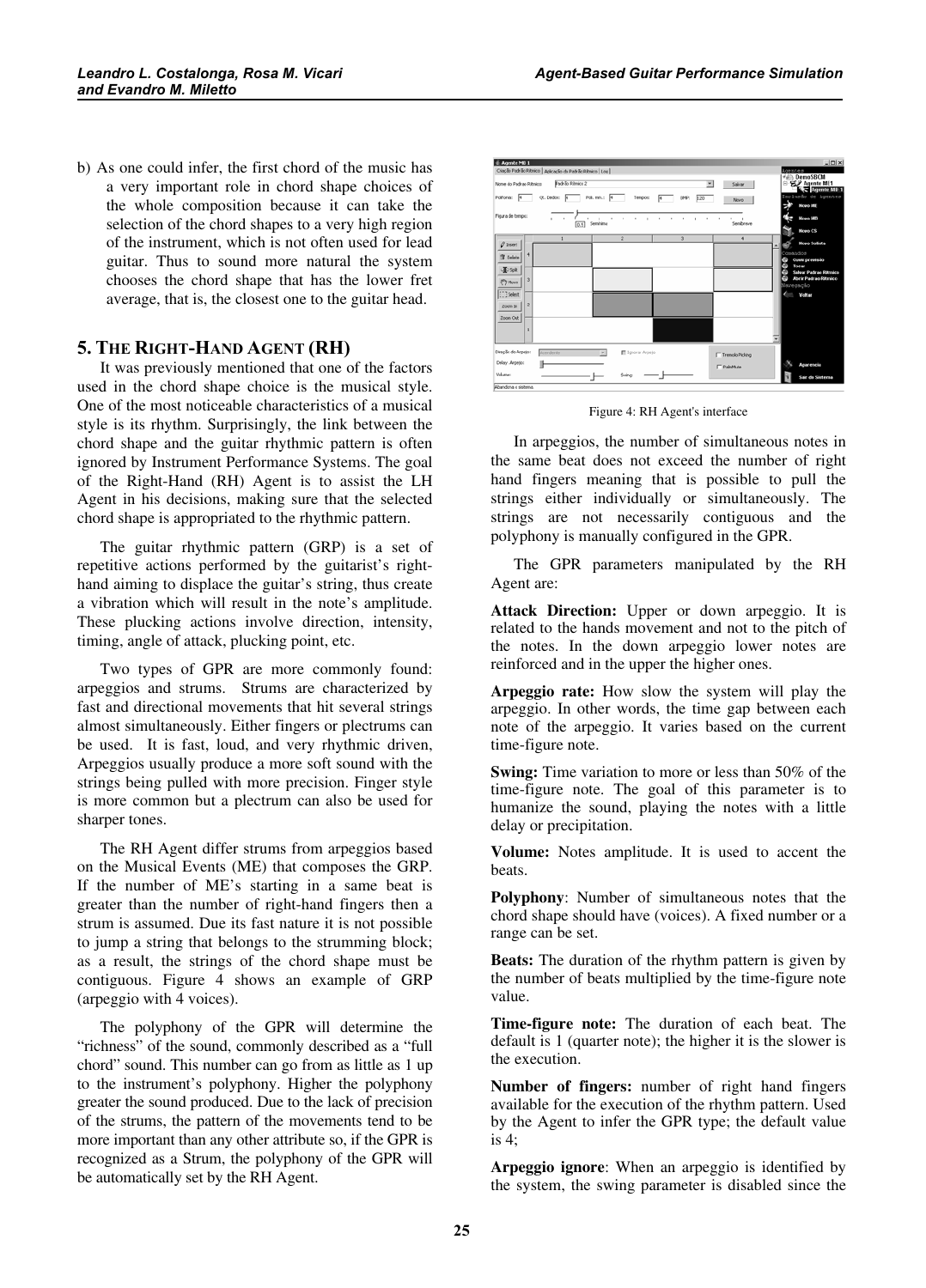attack time will be calculated based on the arpeggio delay and it does not consider the swing value. This option could be used to enable manual swing setting.

#### 6. THE SPEAKER AGENT

The interaction between LH and RH Agent determines the physical actions necessary to play the music but not the music itself. The idea is similar to playing an electronic keyboard without plugging it in to a power socket - correct movements (actions) but no sound. This happens because, although the LH and RH Agents can deal with musical elements, they are not able to translate them into sound. The role to render these performance actions into sound is from the Speaker Agent.

The Speaker Agent (SP) synthesizes and mixes the notes generated by the interaction of LH and RH Agent. It implements all the controls and parameters involved in the sound generation and music reproduction like: mute, solo, timbre\envelop, volume, play, pause, stop etc.

The main task of this Agent could be wrongly assumed to be less important than the others. In fact, the importance of this agent grows with the complexity of the society that could be turned into musical chaos if not well managed.

The Speaker Agent stores all the musical materials created by the society in a queue, sort them by execution time, and render them into sound using the local resources of the client machine, differently from the other agents that could run remotely.

Figure 5 shows the list of agents that belong to a certain compositional and how the sound attributes can be changed using the Speaker Agent.



Figure 5: Agents list in the Speaker Agent

The quality of the generated sound is as good as the resources local available in the client machine. External synthesizers and samplers can also be used (bottom of Figure 5).



6: Piano roll musical notation.

The Speaker Agent shows the composition under several perspectives: list of agents (Figure 5), piano roll musical notation (Figure 6) and even the agent's decisions (Figure 7).



Figure 7: Chord shapes choices.

# 7. TECHNICAL NOTES

The system was implemented using Java JSDK 2.0. The jMusic API [7] was used to implement the control over external MIDI devices, since the Java was not able to communicate with external devices in the version used in this implementation (1.4).

 The communication between agents was implemented using RMI – Remote Method Invocation. The messages format encapsulates MIDI messages and extends as follow:

Message Format: (<sender>, <receiver>, <MIDI message>, <execution time>, <id>)

Although the system was developed using Java Technology and no restrictions concerning its portability and use in the Web was expected, some problems related to execution were observed in Mac OS and Linux platforms.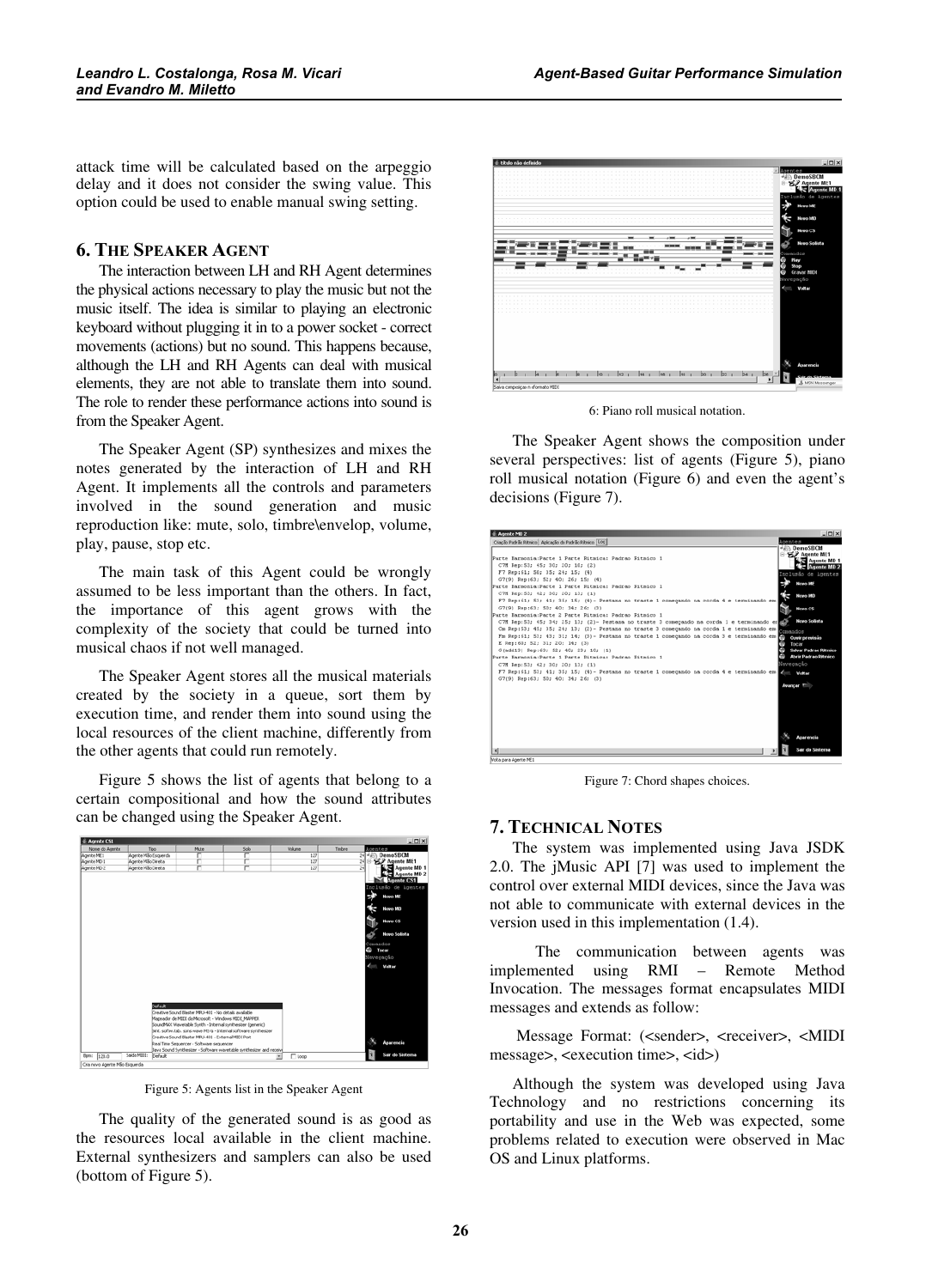## 8. SYSTEM USAGE

Agents are created into the context Compositions. A composition must have at least one of each type of agent. The maximum number of agents is limited by the computer's processing capabilities.

The procedure to set up the most basic composition is:

- 1. Create a composition;
- 2. Create a LH Agent;
- 3. Create harmonic line for the LH Agent;
- 4. Create RH Agent and link it to the LH Agent;
- 5. Create/Load the Rhythmic Patterns(GPR) to the RH Agent;
- 6. Link the GPR to the harmonic parts previously defined in the LH Agent;
- 7. Create a Speaker Agent;

After all the steps the music should be ready to be played.

#### 8.1. THE HARMONIC LINE INPUT

Chords can be grouped into structures called parts. Usually, the *parts* repeat along the music. The rhythm patterns defined in RH Agent are linked to these parts. Thus, the part carries both harmonic and rhythmic information. Figure 8 shows how the parts can be organized along the composition.

| lgentes<br>Agente ME1<br>Polifonia dos Acordes:<br>s<br><b>Janua</b> SBCM<br><b>Sty Agente ME1</b><br>Ξ<br>Violão Nylon - 6 cordas<br>Novo ME<br>Parte ((C7M F7 G7(9))<br>Identificação Parte:<br>Parte 1<br>Parte 2(C7M Cm Pm E G(add13) )<br>Novo MD<br>120<br>Andamento (BPM):<br>Novo CS<br>Cfra:<br>Informações Cifra<br><b>Novo Solista</b><br>C7MF7 (27(9)<br>ceandos<br>Inserir parte na posição<br>Remover parte da composição<br>e<br>Salvar Harmonia<br>÷<br><b>Abrir Hermonia</b><br>Limpar Composição<br>Salvar<br>Remover<br>Nova<br>Clonar<br>inks<br>Parametros<br>n<br>lavegação<br>Parte 1(C7M F7 G7(9))    Parte 1(C7M F7 G7(9))    Parte 2(C7M Cm Fm E G(add13))    Parte 1(C7M F7 | E. Agente ME1                     |  |  | ᅬᄆᄸ                                                                                       |
|--------------------------------------------------------------------------------------------------------------------------------------------------------------------------------------------------------------------------------------------------------------------------------------------------------------------------------------------------------------------------------------------------------------------------------------------------------------------------------------------------------------------------------------------------------------------------------------------------------------------------------------------------------------------------------------------------------|-----------------------------------|--|--|-------------------------------------------------------------------------------------------|
|                                                                                                                                                                                                                                                                                                                                                                                                                                                                                                                                                                                                                                                                                                        | Nome do Agente ME:<br>Intrumento: |  |  | Inclusão de Agentes                                                                       |
|                                                                                                                                                                                                                                                                                                                                                                                                                                                                                                                                                                                                                                                                                                        | $G7(9)$ )                         |  |  | Ouvir previsão da parte<br>Ouvir previsão da composição<br>Simulador de acordes<br>Voltar |
| Aparencia<br>Sair do Sistema<br>Cria novo Agente Mão Direita                                                                                                                                                                                                                                                                                                                                                                                                                                                                                                                                                                                                                                           |                                   |  |  |                                                                                           |

Figure 8: Harmony line input.

Every chord inputted is validated against the chord notation in use and a feed-back is given. For example, if the invalid chord "C#%" is presented to the LH Agent, a feedback message will showed reporting that the chord "C#%" is not valid according to the current chord notation and the incorrect symbol is "%". Yet, the user can query the LH Agent about a chord, obtaining the notes and intervals that compose it.

#### 8.2. THE RHYTHMIC LINE INPUT

The connection between the RH and LH Agents is established at the moment of RH creation. The RH must always be linked to a LH Agent. In practical terms, each RH agent hooked to an LH agent has an exclusive track in the midi channel reserved for the LH Agent.

The RH Agent has an unlimited memory for GPRs that could be used in different parts of the harmonic line. Hence, in fact, multiple RH agents are only necessary in polyrhythmic compositions.

The GPR can be draw (Figure 4) from scratch, loaded and saved. Similarly to LH Agents, the RH Agent is setup through the Speaker Agent interface running into the client machine.

#### 9. RESULTS

Thirty musicians, half of them guitarists, participated in the test of the system. They were asked to produce musical material in any way they wanted. Questionnaire and interviews were used for feedback.

The main problem reported by the testers was related to the difficulty in playing a previously known musical piece in the same way they would do it without the use of the system. This observation was expected since the system is autonomous in its decisions and the user has no control over it. To overcome this issue and make the system more userfriendly, a special notation was designed to input fixed chord-shapes instead of chord's names.

Composition-wise, non-guitarists found the system more useful and reliable than the guitarists. Forty six (46%) percent of the non-guitarists said that the system sounded like a human, but only 26% of the guitarist would have taken the same decisions as the system. In summary, 76% of the total group said the system played idiomatically.

To exemplify the outcome of the system, we submitted part of the harmony of "Girl from Ipanema" (Vinicius de Moraes e Tom Jobim) with a "Bossa Nova" GRP and the result was G7M(9) - 63; 50; 44; 34; A7 - 65; 57; 45; 36; Am7 - 65; 57; 45; 35; D7(b9) - 55; 44; 35; 24; G7M - 63; 44; 34; 23; D7(add13) - 40; 34; 21; 12;

Although the chord's shapes are correct, they are not commonly used by guitarists mostly because the system does not consider the overall sound quality of the chord shape, just its playability and difficulty.

Musical esthetic is difficult to measure even among human musicians due its subjectiveness. Thus, even though our approach could generate correct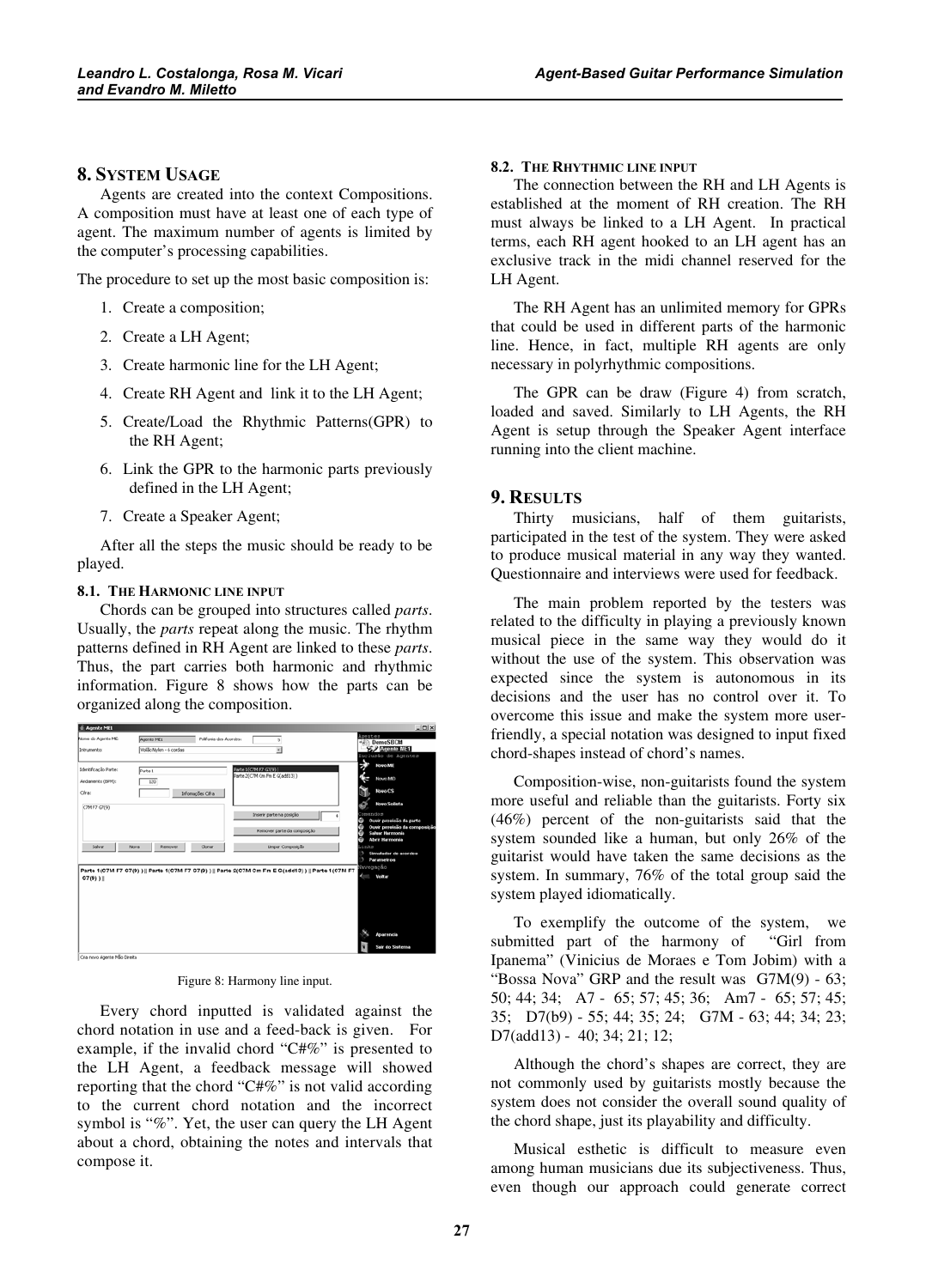musical performances, it may not be the one that sounds best. The musical material generated in the experiments can be found at http://cmr.soc.plymouth.ac.uk/members/llcostalonga/music/ midi/.

# 10. FUTURE WORK

Future work that focuses on the agent's deliberation process improvement is twofold. The first research direction is concerned with the extension of the approach here presented to cover commitment strategies and deliberation using affective aspects.

Our agents will present different behavior according to affective inputs. For example, the approval/rejection of the pubic, the agent internal affective state etc. The idea is to use affectivity to generate performances not only correct but also allied with the emotion the composer wants to transmit to the audience. For more details about the algorithm that we are developing and testing see [3].

The second direction goes towards the development of a Java API with the musical structures and algorithms developed in this research context. The first version of the API is hosted by SourceForge.net under Academic Free License. Free download and detailed information is available at http://sourceforge.net/projects/octopusmusic/ .

### 11. CONCLUDING REMARKS

This paper presented a multiagent system capable of generating guitar performance simulation.

A brief description of a guitar performance and the elements involved in this task was introduced. The elements identified as relevant were then modeled in three types of agents: Left-Hand Agent (harmony), Right-Hand Agent (Rhythm), and Speaker Agent (Sound generation and GUI interface).

Algorithms and strategies to interpret the harmonic notation and generate chords' shape were detailed as part of the LH Agent roles. Transitions between chord shapes were implemented using a similarity function simulating the hands' travel cost.

The RH Agent was designed to help the LH Agent in his decision regarding the most suitable chord shape to a certain guitar rhythmic pattern/musical style.

Technical information related the system implementation and usage was offered in the sections 6 and 7. To summarize, the evaluation of the system showing its usability in the compositional field was presented followed by the future works, which aims to

improve the quality of the generating performances by taking into account the affectivity as part of the decision process.

#### **REFERENCES**

- [1] Costalonga, L. and Miranda, E., Equipping Artificial Guitar Players with Biomechanical Constrains: A Case Study of Precision and Speed, in Proc. International Computer Music Conference, Belfast, 2008 (to appear)
- [2] Costalonga, L.; Viccari, R. M.; Multiagent System for Guitar Rhythm Simulation. In Proceedings of the *Internati* Conference on Computing, Communications and Control Technologies, Austin, Texas, USA, 2004.
- [3] Fagundes, M. S, Vicari, R. M. and Coelho, H. (2007) Deliberation Process in a BDI Model with Bayesian Networks. In: 10th Pacific RIM International Workshop on Multi-Agents (PRIMA 2007). Lecture Notes in Artificial Intelligence. 2007.
- [4] Gabrielsoon, A., Music Performance. The Psychology of Music. In. D. Deutsh, ed. The Psychology of Music, 2nd ed. New York: Academic Press, 1997.
- [5] Heijink, H. and Meulenbroek, R.G. On the complexity of classical guitar playing: functional adaptations to task constraints, J Mot Behav, 34 (4) 339--351, 2002.
- [6] Honing, H. Computational Modeling of Music Cognition: A Case Study on Model Selection, Univ. of California Press, 2004.
- [7] jMusic- Computer music composition in Java . Available at http://jmusic.ci.qut.edu.au/. Accessed on Jan 2008.
- [8] Miranda, E. R., An Artificial Intelligence Approach to Sound Design. Computer Music Journal 19(2), 1995, pp. 59-74.
- [9] Miranda, E. R. Emergent Sound Repertories in Virtual Societies. Computer Music Journal, 26(2), Cambridge, Massachussetts: MIT Press, 2002, pp. 77-90.
- [10] Radicioni, D. and V. Lombardo "Guitar Fingering for Music Performance." Proc. International Computer Music Conference: 527—530, 2005.
- [11] Wessel, D. & Wright, M. Problems and Prospects for Intimate Musical Control of Computers. Computer Music Journal, 26(3), Cambridge, Massachussetts: MIT Press, 2002, pp. 11-22.
- [12] West, R., Howell, P., Cross, I.. Musical Structure and Knowledge Representation. In P. Howell, R. West, & I. Cross (Eds.), Representing Musical Structure (pp. 1-30). London: Academic Press, 1991.